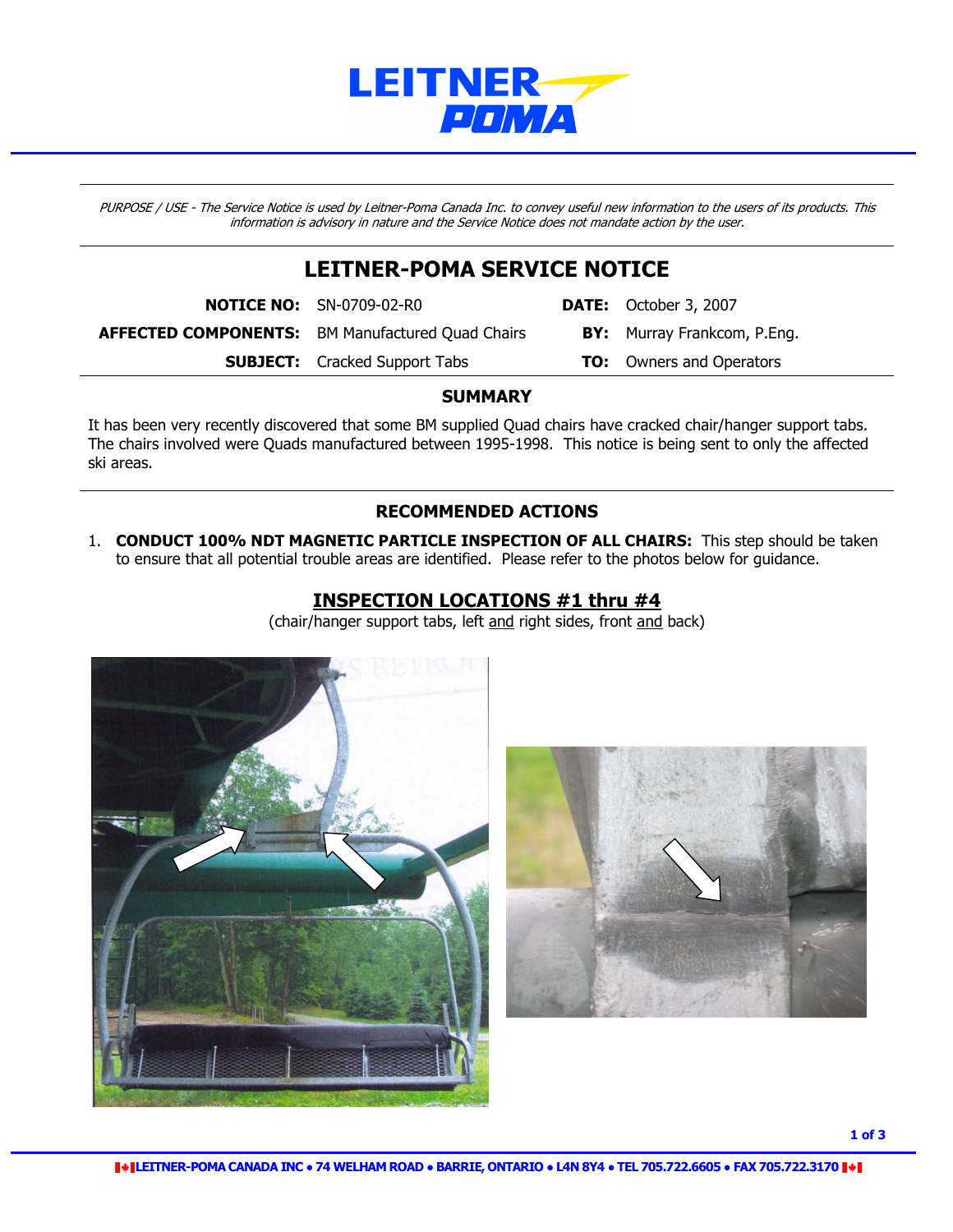

- 2. REPORT ANY OCCURENCES: If any cracked tabs are found, please contact Leitner-Poma Canada by fax and provide a summary report indicating the installation number of the lift and the quantity of carriers that have been affected. A repair procedure is being developed and will be distributed accordingly.
- 3. **CONFIRM THE RECEIPT OF THIS NOTICE:** (mandatory) Please complete, sign, and fax back the following page as acknowledgement of receipt to:

## Leitner-Poma Canada at 705.722.3170 Attn: Murray Frankcom